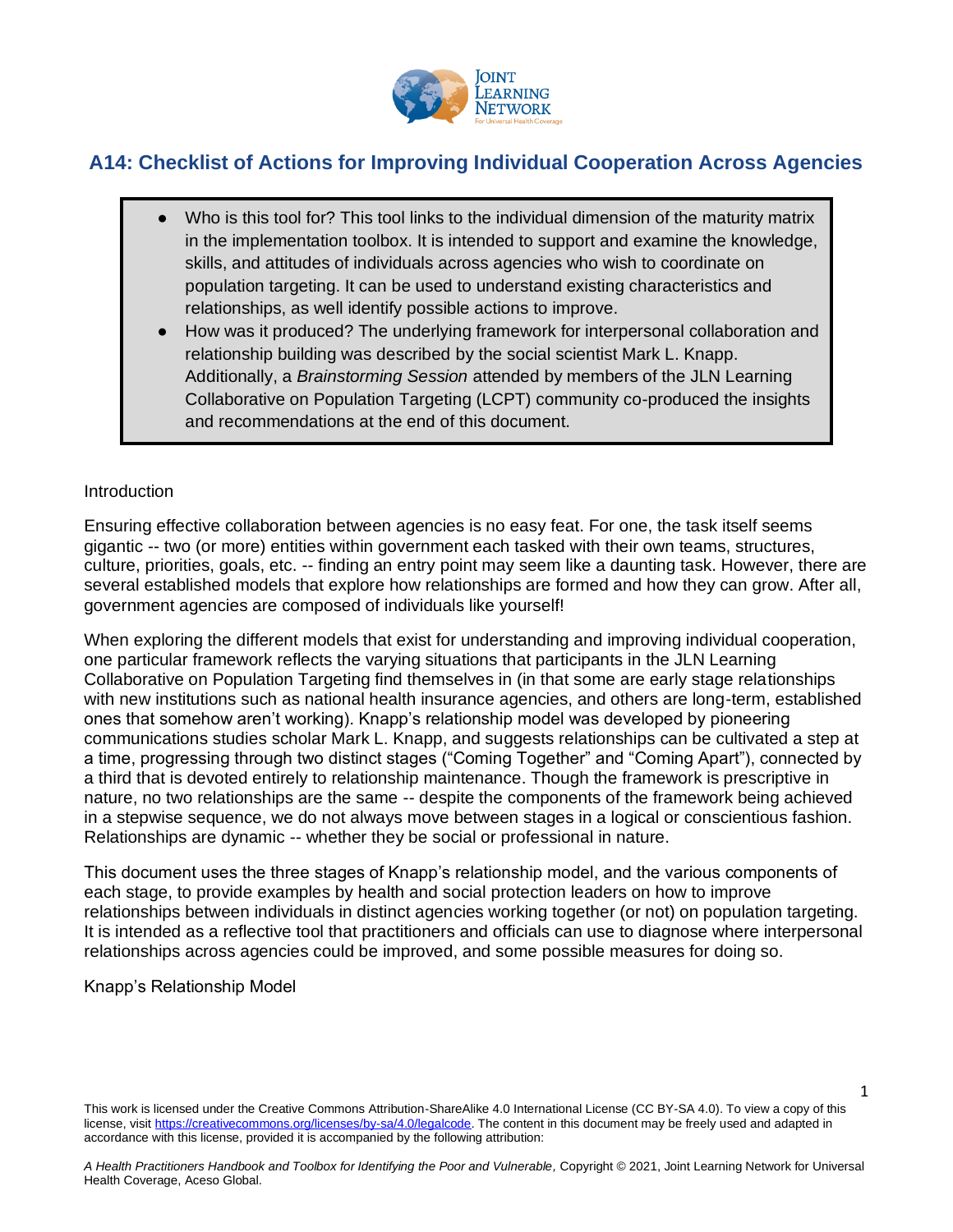

Adapted from Mark L. Knapp and Anita L. Vangelisti, Interpersonal Communication and Human Relationships (Boston, MA: Pearson, 2009).

## *"Coming Together" Phase*

The "Coming Together" Phase is made up of four components: **Initiating, Experimenting, Intensifying, and Integrating**.

- Initiating: The earliest form of communication, usually short. This is all about making an impression, and even though we are keen at making a positive impression, others' impressions may not be completely accurate.
- Experimenting: In this component, people are exploring and getting to know each other. In getting basic information from someone, a decision can be made about whether or not the maintenance of a personal relationship is warranted.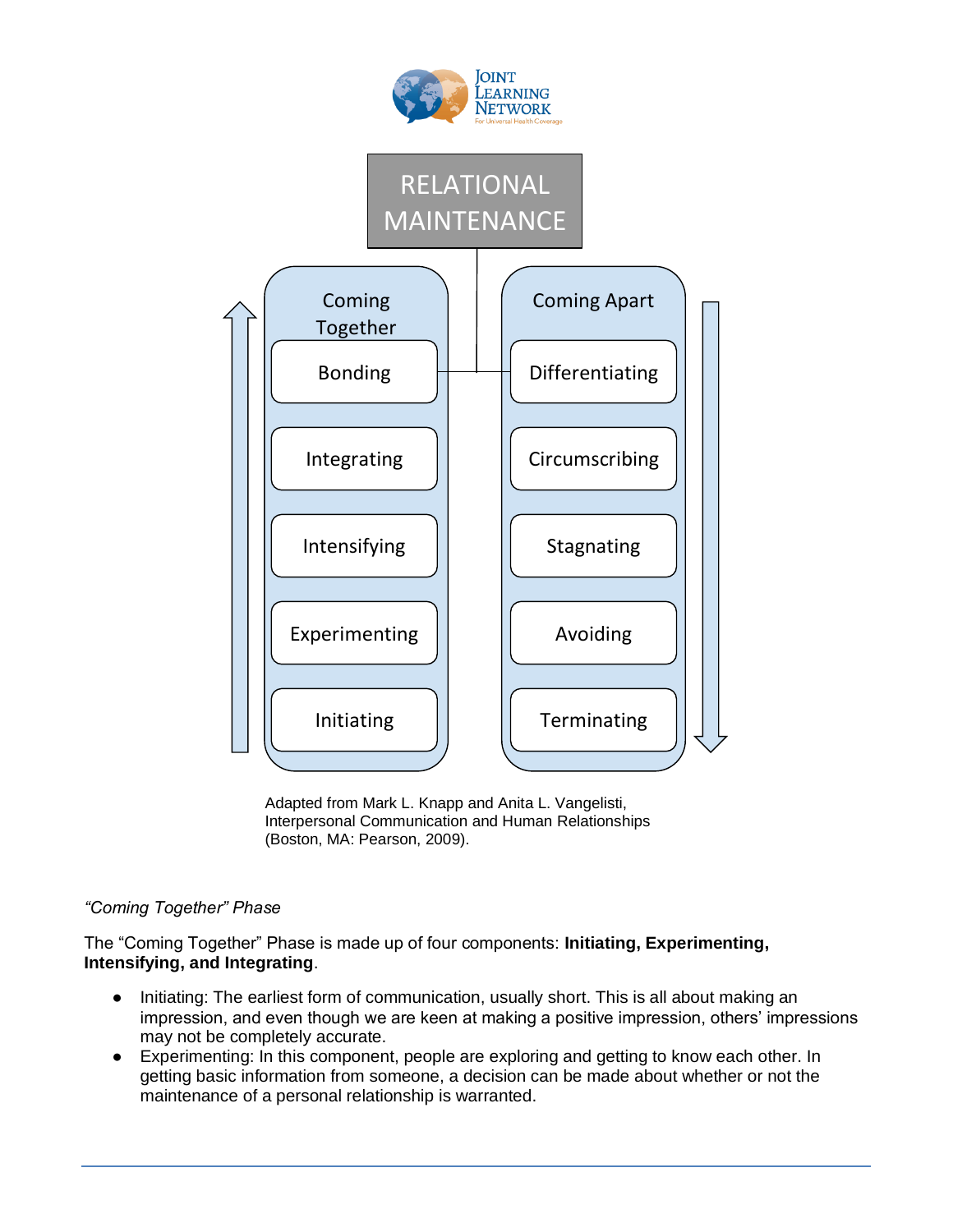

- Intensifying: People will start revealing personal information, and the relationship becomes less formal. Interpersonal development can grow in the form of greater communication, for instance asking about themselves not in a professional context.
- Integrating: At this stage, individuals will start to make their relationship closer than before. It is known that mutual respect has been established, and relational maintenance can be initiated.

Is this category how you would classify your current interpersonal relationships between agencies working on population targeting? If so, consider some of the potential solutions to improve these relationships as suggested by health leaders and practitioners in the JLN LCPT:

- Map out the individuals who it is most important for your team to improve interpersonal relationships with (note that this shouldn't just be at the most senior levels), and prioritize those that will be most important
- Create opportunities to spend social time together, or hold meetings in less professional contexts like a park or coffee shop
- Create opportunities to spend extended time together, for example if you or your staff require training in a particular topic that may be relevant for your equivalents in other agencies, offer to do it together.
- Offer to send members of your team over to shadow their equivalents in other agencies. This will help to build understanding of each others' task and position
- Find an opportunity to ask someone about more than just what they do professionally. Remember what they say and bring it up at a later occasion, showing that you value the individual on a personal level
- Find an opportunity to compliment some aspect of the individual's work, demonstrating mutual respect.
- Create opportunities to spend time with key individuals in a way that builds interpersonal connection. Building trust with equals, superiors and subordinates can help facilitate and create a more conducive authorizing environment
- If building a group dynamic between multiple agencies is important, try to leverage some of the above ideas between two or three groups, rather than having a relationship with each individual agency.

## *"Relationship Maintenance" Phase*

The "Relationship Maintenance" phase is the portion of the framework that straddles a relationship coming together, and a relationship coming apart. These are not inherently good or bad things, but rather a means of classifying relationships and exploring what can be done, wholly dependent on the goals of the relationship. There is no time frame for any of these steps; some can even be skipped during both the progression or deterioration of a relationship. The two components of the "Relationship Maintenance" phase include:

● Bonding: While technically the first portion of the framework is part of the Relationship Maintenance phase, bonding also represents the final stage of the "Coming Together" phase.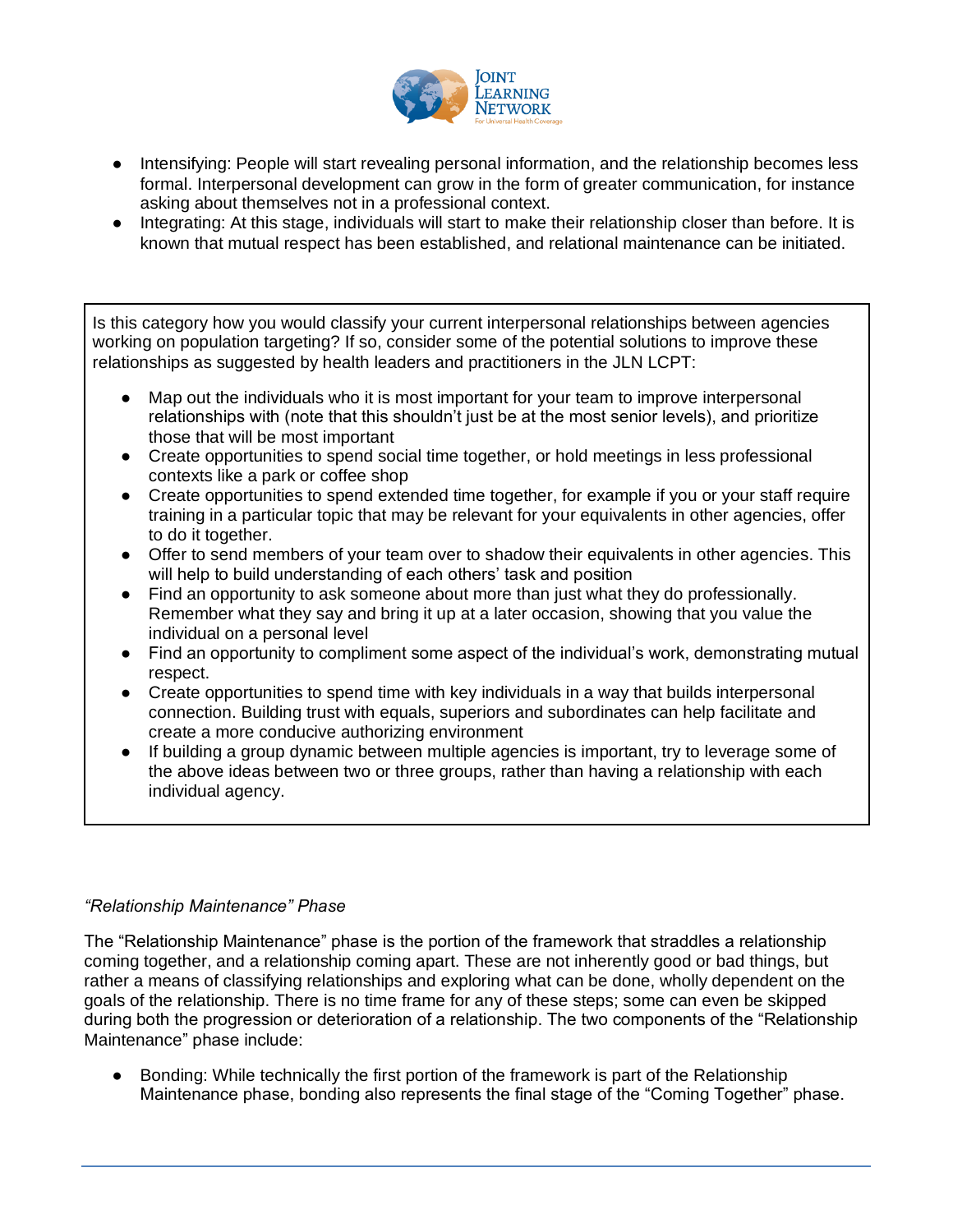

This relationship is still considered indefinite and can only be broken through a formal notice or agreement.

● Differentiating: Differentiating is the process in which other external pressures will start causing an individual to begin thinking individually rather than with their partner. They may start doing some tasks more independently.

Is this category how you would classify your current interpersonal relationships between agencies working on population targeting? If so, consider some of the potential solutions to improve these relationships as suggested by health leaders and practitioners in the JLN LCPT:

- A key barrier to relationship maintenance can be if attendance at key meetings is inconsistent, and so an agency repeatedly sends different representatives who are not up to speed. In this instance, consider enforcing named nominated delegates, so that if a key representative cannot attend it will always be a specific deputy who stands in for them.
- Set an ambition in your diary or calendar to have regular individual catch ups with key individuals from the other agency, such as a standing coffee or lunch, in addition to any formally scheduled meetings.
- Hold an inter-agency "away day" to put colleagues in a new environment that will hopefully inspire new thinking and so help to 'unstick' issues that have been unresolved for some time.
- If standing meetings are always of the same length and feel pressed, consider an occasional longer meeting in which there can be more time to listen carefully
- If regular standing meetings are not currently a feature between your agencies, try to instigate them, but make sure they are on neutral territory and certainly not always in one agency's offices.
- If staff are finding it hard to justify putting the time into improving interagency coordination, consider putting this as a KPI in their annual performance review. If an opposite number is doing particular well at coordinating with you, consider a letter of thanks or commendation to their superior.

#### *"Coming Apart" Phase*

As any relationship progresses, there will be conflicts and misunderstandings. Much like "Coming Together," there are four stages in "Coming Apart." Being able to identify these different characteristics can help in addressing such challenges before they become a potential problem for you, your team, or others.

● Circumscribing: Within the "Coming Apart" phase, individuals may begin to limit their conversations and set up boundaries to limit such conversation. Personal space and individual activities are more common.